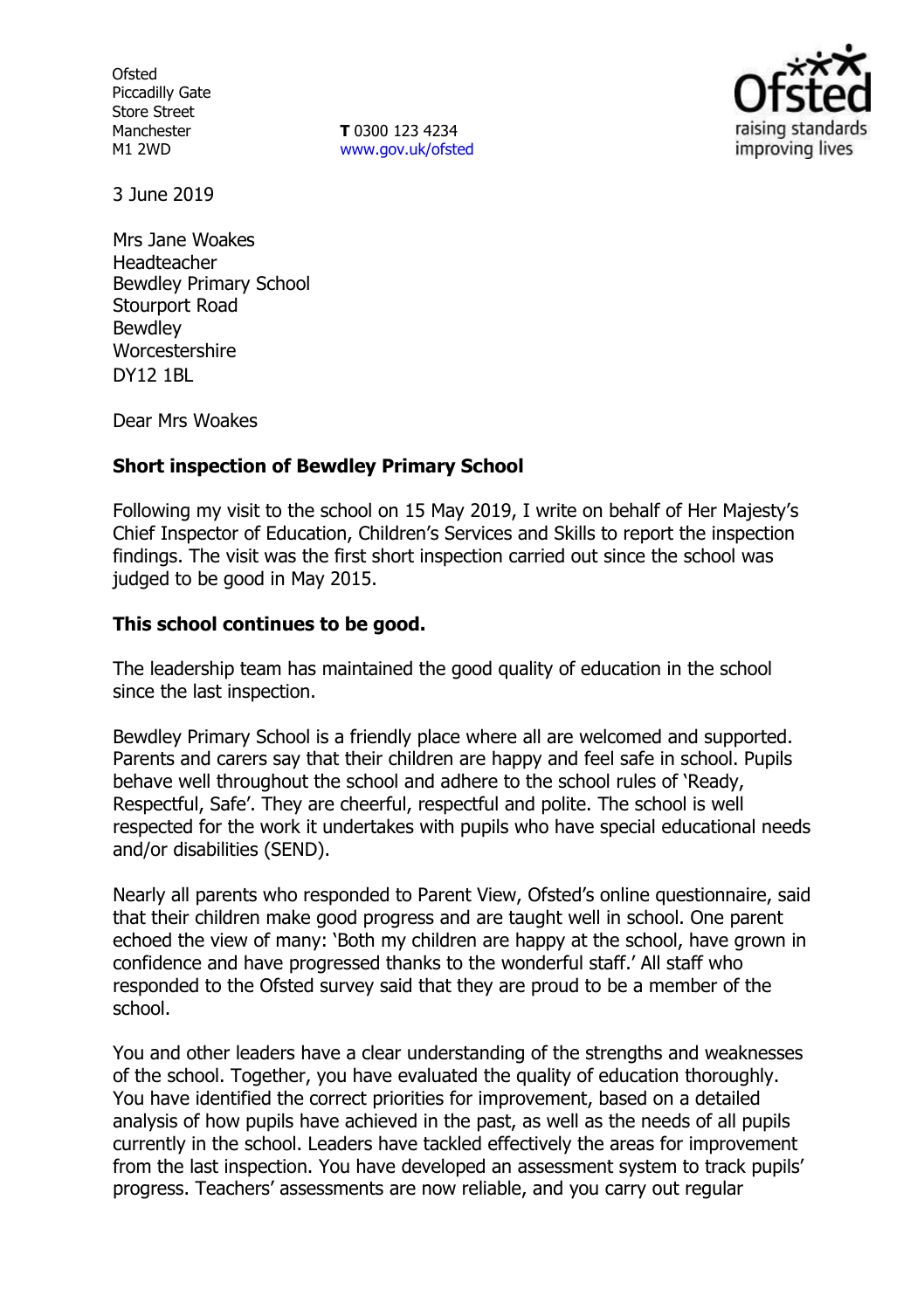

meetings to check how well pupils are progressing. Pupils who have particular gaps in their learning are identified and given effective additional support and resources. As a result, they are able to consolidate their skills in writing and mathematics.

Although, there was a dip in progress in mathematics at the end of Year 6 in 2017 and 2018, you have identified the reasons for this. The most able pupils in mathematics are now offered after-school clubs, individual and group sessions, which offer extra challenge. Year 6 pupils have the opportunity to visit the high school to work with Year 7 pupils and staff. Current assessments and work in pupils' mathematics books show that pupils are building well on their prior attainment and making good progress.

Governors have a clear sense of purpose. They have a wide range of skills and expertise. Governors ask pertinent and challenging questions. They test out your assertions about the strengths and priorities of the school by visiting lessons, meeting with staff and talking to pupils. In this way, governors have a clear and accurate view of how well the school is doing.

The local authority has an accurate view of the school's effectiveness. The dip in key stage 2 results was identified and meetings were held with leaders and governors to identify the reasons for this and the actions taken.

## **Safeguarding is effective.**

The leadership team has ensured that all safeguarding procedures are fit for purpose. You are the designated safeguarding lead. You work closely with the other inclusion and pastoral support managers to keep children safe by making referrals promptly and following up on any actions. You and your team are not afraid to escalate your concerns with external safeguarding teams when you believe children may be at risk.

Staff are aware of their responsibilities in terms of safeguarding. They know what to do if they have any concerns about a pupil. They receive regular training and updates, for example about national and local safeguarding advice and guidance.

Pupils told me that they feel entirely safe in school. They said that bullying occurs rarely and were confident that any issues would be addressed by staff. Pupils have received advice on how to stay safe online.

#### **Inspection findings**

■ You have responded robustly to the decline in progress in mathematics. This includes adopting commercial schemes to support teachers' planning and delivery of lessons in mathematics. Leaders have implemented and supported these curriculum changes in a considered way. Teachers match learning activities to pupils' ability and give clear explanations so that pupils understand what to do. Staff have worked hard to ensure that pupils have a secure grasp of arithmetic and calculation methods. A range of mathematical resources have been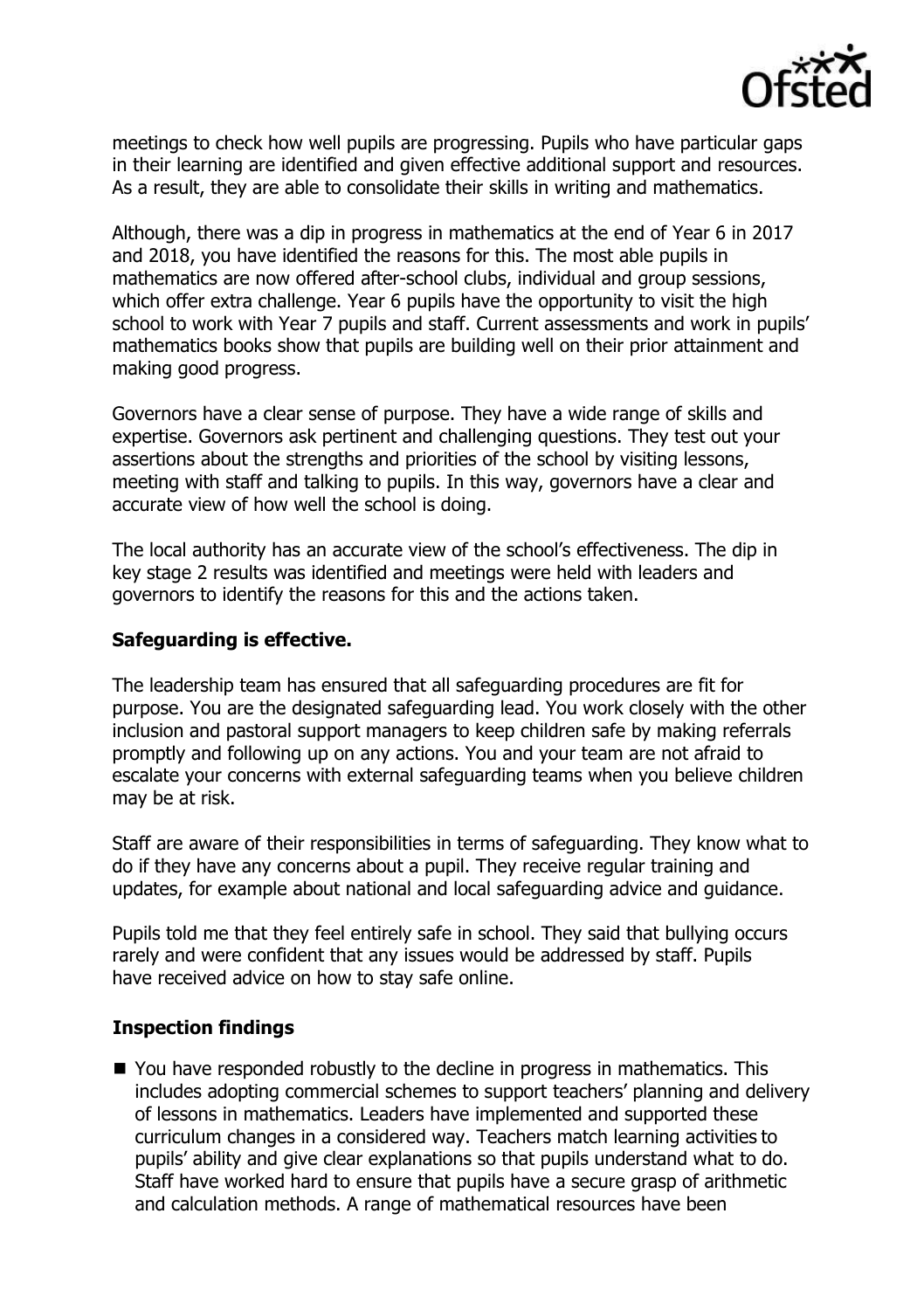

introduced which help pupils, especially the least able, to demonstrate mathematical concepts in practical ways. Our reviews of your latest assessment information and pupils' learning, including a scrutiny of workbooks, revealed that good teaching ensures that current pupils, including pupils in Years 2 and 6, make good progress in mathematics. The proportions of current pupils achieving the expected and high standards in mathematics are set to rise. Pupils are often asked to explain their thinking and justify their answers. Leaders have identified that the next step is to ensure that teaching consistently develops pupils' reasoning skills to explain and depict how they reach their answers.

- The progress pupils made in reading at the end of key stage 2 in 2018 dipped to below the national average, especially for disadvantaged pupils and those with SEND. You therefore made reading provision a key priority in your school improvement plan. The implementation of actions in the plan has had an immediate impact on the reading culture across the school.
- $\blacksquare$  Pupils really enjoy the raised profile of reading and the reward system when they achieve well. Leaders have introduced a whole-school approach to reading. As a result, it is clear how pupils are taught reading and their comprehension skills progress as they move through each class. Pupils have also been introduced to a reading programme which enables them to undertake quizzes about the books they have read. Pupils enjoy this approach and are also able to undertake activities at home. Their interest and stamina for reading have increased. The effective teaching of phonics from the early years onwards has resulted in the results of the Year 1 phonics check rising over the last three years, and this is now in line with the national average.
- Leaders' assessment information indicates that most pupils are making good progress. You ensure that disadvantaged pupils receive appropriately tailored support. As a result, many disadvantaged pupils make good progress across the school. Disadvantaged pupils with well-below-average starting points are not yet making sufficient progress in reading to enable them to close the attainment gap with other pupils.
- Since the last inspection, there have been some changes to leadership. More staff have been given responsibilities in order to share leadership more widely across the school. They are proactive, and middle leaders' views on the quality of teaching and outcomes for pupils are accurate. You are continuing to enhance the skills of middle leaders to ensure that they further develop their areas of responsibility and ensure that teaching and learning are consistently of the highest quality and outcomes continue to improve. Several members of staff are undertaking national leadership programmes to underpin the further development of their skills. You also ensure that they have a range of opportunities, such as peer reviews with other schools and carrying out research.
- $\blacksquare$  Persistent absence was above the national average in 2017/18. You have been effective in reducing the amount of absence in the school, and attendance is now broadly average. You intervene swiftly to tackle attendance issues. Pupils enjoy school, and the rewards for good attendance motivate most pupils to attend regularly. Behaviour in the school is good and there are clear expectations of behaviour. As a result, exclusions have been rare over the last two years.